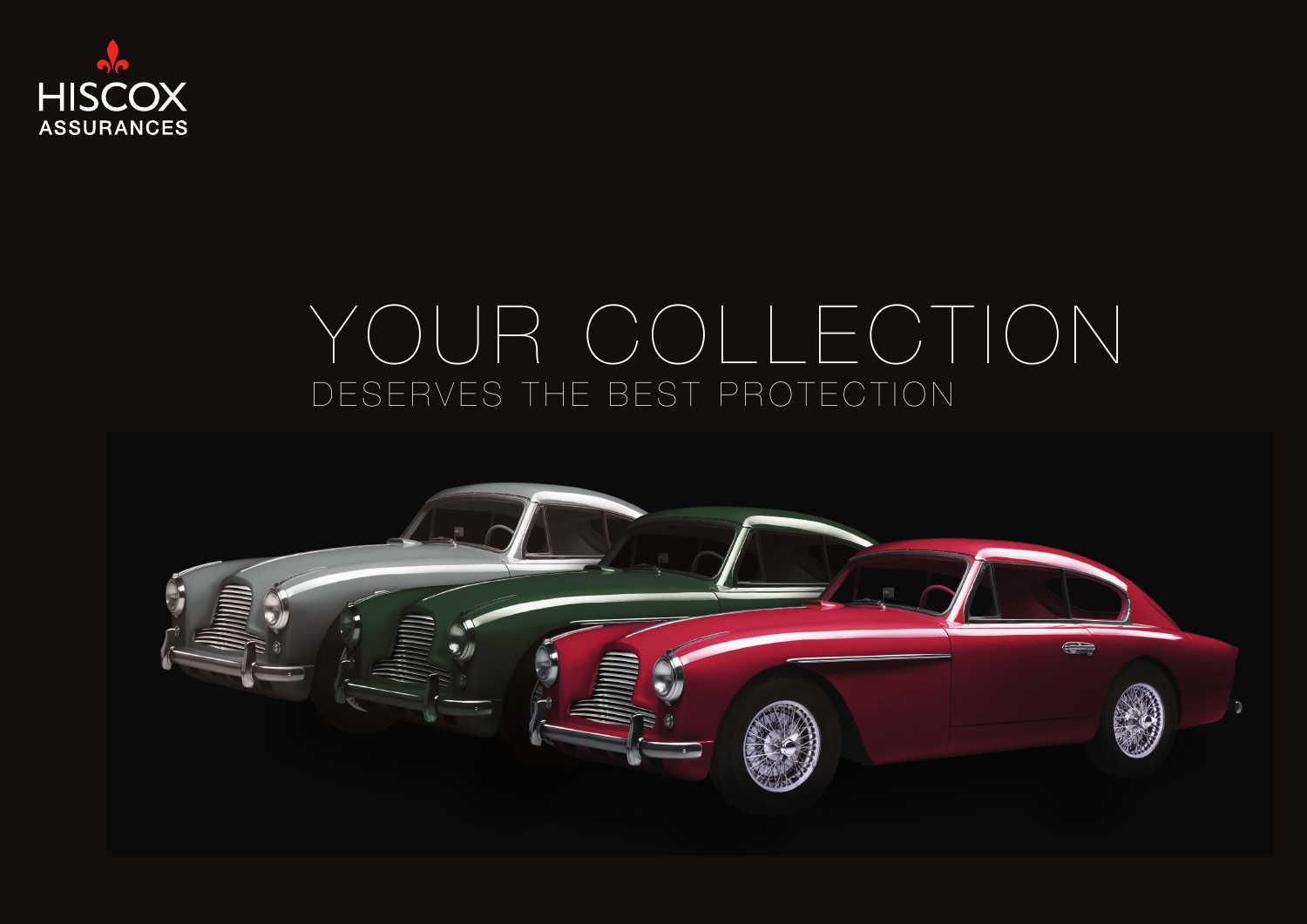## **Collection cars by Hiscox** The insurance policy for collection cars Extended and tailored coverage



#### "All risks" damage whether while driving or stationary

Including:

- –– Any accident damage
- –– Broken windscreen
- –– Fire
- –– Theft (car-jacking, etc.) and vandalism to the vehicle or its accessories
- Theft of personal effects and loss of keys
- Storms and any climatic events



### 24/7 Specialised breakdown assistance

–– At-home breakdown coverage ("0km excess") –– On-site breakdown assistance or towing to the dealership garage up to €1,500 inc. VAT Abroad: repatriation costs up to actual costs, security services up to €1,000 inc. VAT



#### A wide definition of collection vehicles

An insurance product available to all eligible vehicles of 15 or more years of age.



# Many benefits



#### Listed value

In the event of a write-off, you will be compensated on the basis of the listed value previously defined in your policy. No revaluation possible.



#### **Simplicity** A single policy covers your entire fleet.



#### **Digressive rates**

From the 2nd vehicle, a premium calculated as accurately as possible to provide high-end coverage and high-quality service.



#### Network of experts **Specialising**

in collection cars.



VONDIAL

#### **Events** Coverage for regularity rallies.



or without excess.